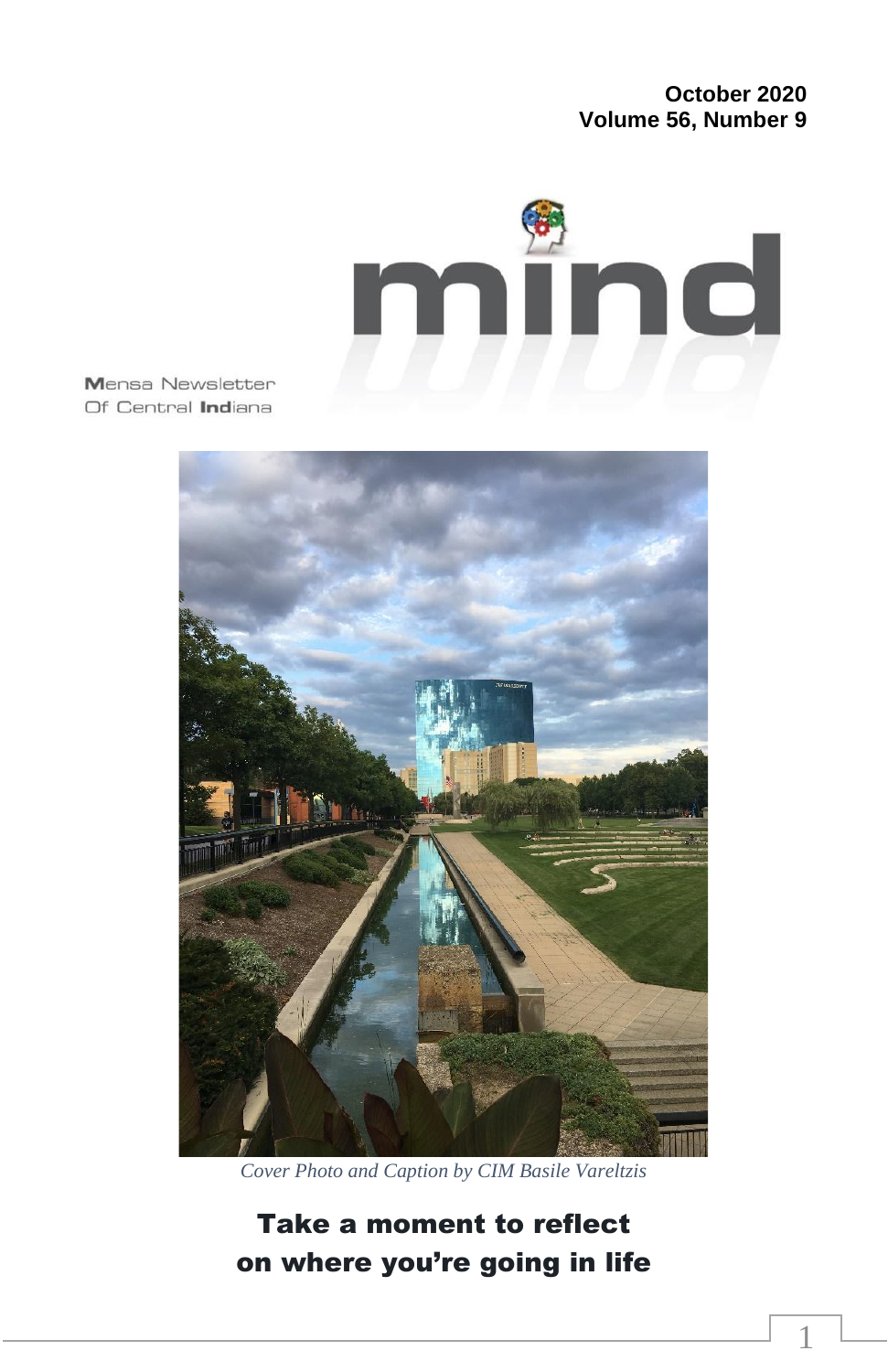### *Publishing Statement*

Central Indiana Mensa, a Local Group of American Mensa, Ltd., publishes *MIND* monthly. Mensa is a not-for-profit organization open to all persons scoring in the 98<sup>th</sup> percentile on a standardized intelligence test. Mensa neither endorses nor opposes the opinions published in *MIND*, which are those of the individual contributors.

#### *Contribution Guidelines*

*MIND* contributions may be sent to mind.editor@yahoo.com*,* or Vonda Heverly, 250 Anniston Drive, Indianapolis, IN, 46227. Contributions may be edited for length or to remove offensive material and may not include personal attacks. No anonymous contributions will be published, but the Editor will withhold the author's name from the public on request. Contributions should be submitted no later than the Friday before MINDbending (usually the second Friday of the month) for the following month's edition.

#### *Reprint Information*

Mensa publications may freely reprint material from *MIND*. If a piece bears an individual copyright, publishers must obtain a release from the author.

### *Advertising*

*MIND* accepts paid advertising. Contact the Editor for current rates.

#### *MIND Staff*

**Editor**: Vonda Heverly, mind.editor@yahoo.com*,* 250 Anniston Drive, Indianapolis, IN 46227.

**Publisher**: Central Indiana Mensa

*MIND* is published monthly by Central Indiana Mensa.

Subscriptions are \$12 annually for those not members of CIM.

Postmaster*:* address changes to *MIND*, c/o American Mensa, Ltd, 1229 Corporate Drive West, Arlington, TX 76006-6103. Include membership number.



**Website: centralindiana.us.mensa.org -or- www.indymensa.org MensaPhone: (317) 539-1740**

> Volume 56, Issue Number 9 October 2020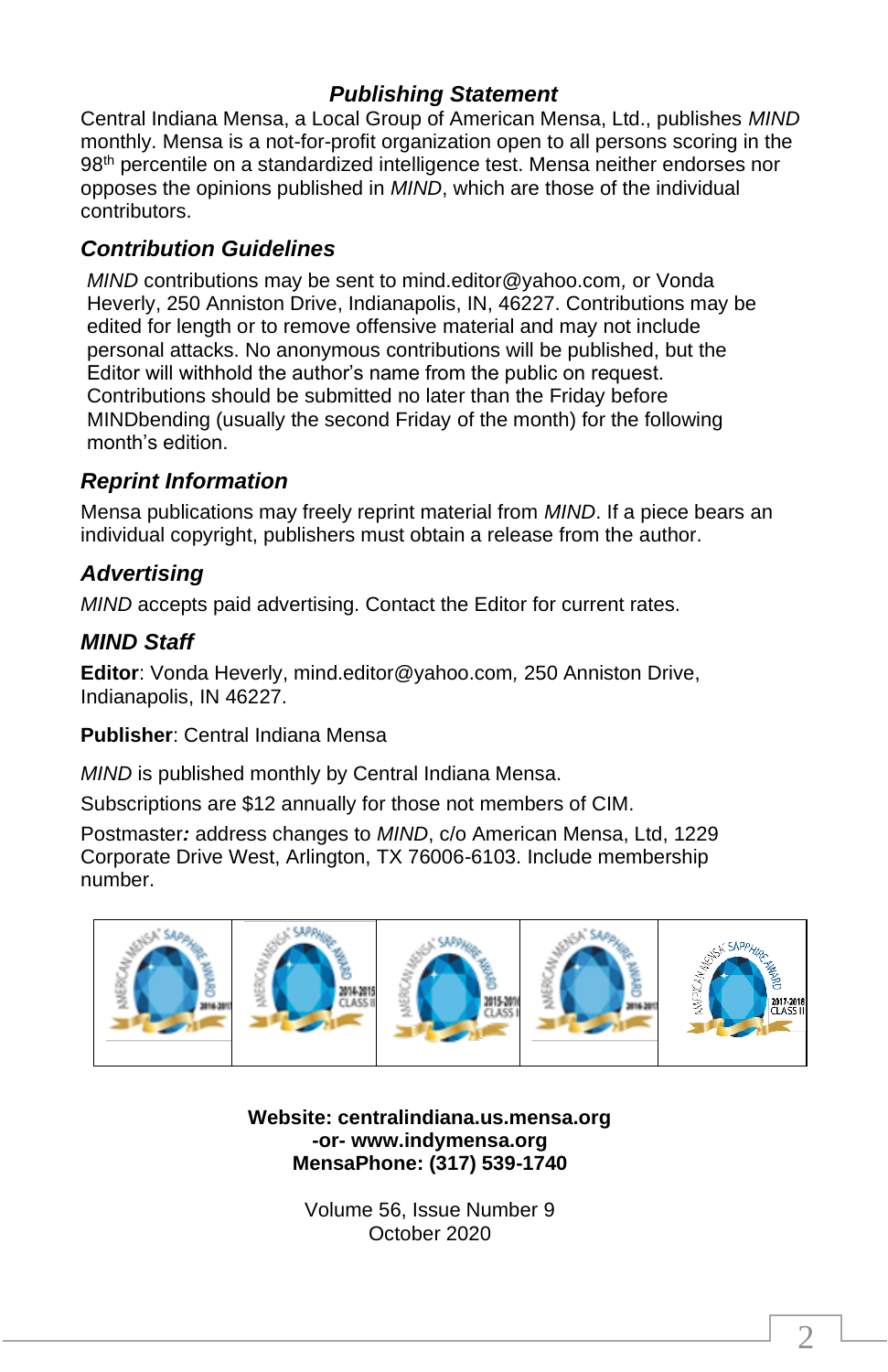

# table of contents

| Loosing My MIND                 |    |
|---------------------------------|----|
| Old Dog/New Tricks              | 5  |
| <b>Election Results</b>         | 6  |
| Puzzle Column                   | 6  |
| Feghoots                        |    |
| <b>Book Group Reading List</b>  | 8  |
| <b>Welcome New Members</b>      | 8  |
| October 2020 Events             | 9  |
| RVC4 Column                     | 12 |
| Books on the Runway             | 13 |
| <b>ExCom Minutes</b>            | 15 |
| <b>Puzzle Answers</b>           | 16 |
| Treasurer's Report              | 17 |
| Location of CIM Monthly Meeting | 18 |
| <b>Contact Information</b>      | 19 |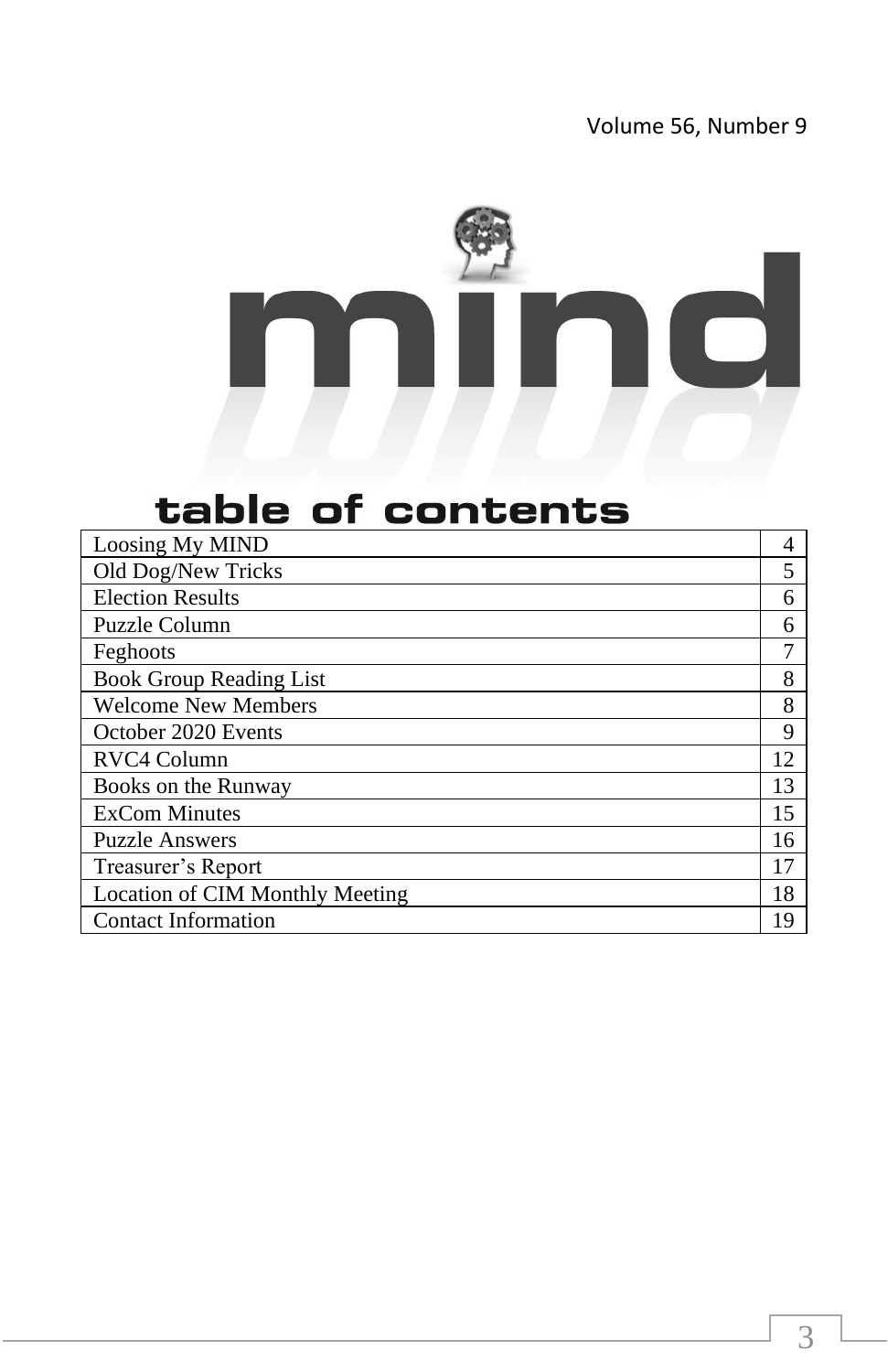## Loosing My MIND

*Vonda Heverly, Editor*

loose (/loos/): v. 1. set free, release. 2. Relax



I've got to tell you, being an editor is a lonely job. You've often got to be the one reaching out for content (even for the regular columns). You put the issue out, often to zero response.

Imagine my joy when I heard from alert reader Charles Graft about my last editor's column. I have to admit, when I first read it, I was unsure of his meaning. A month had passed since I wrote it, and his correction was so gentle I barely noticed it for what it was.

Mr. Graft kindly pointed out that my grandmother could *not* have voted in 1920 even if she was so inclined. Americans were not guaranteed to the right to vote at age 18 until the passing of the  $26<sup>th</sup>$  Amendment in 1971. This was the quickest an amendment had been passed, just over three months from its proposal to ratification. Its adoption was driven by the draft during the Vietnam War. Proponents for the amendment believed if you were old enough to fight, you were old enough to vote. Thank you, Mr. Graft!

So, October is here again. Typically, it is my favorite month, with various festivals, my birthday, and Halloween. Not much on the calendar this time around. As with the rest of the year, I'll try to make the best of it. Be safe in whatever your plans are.



Betty Hoss 2020

Cheers!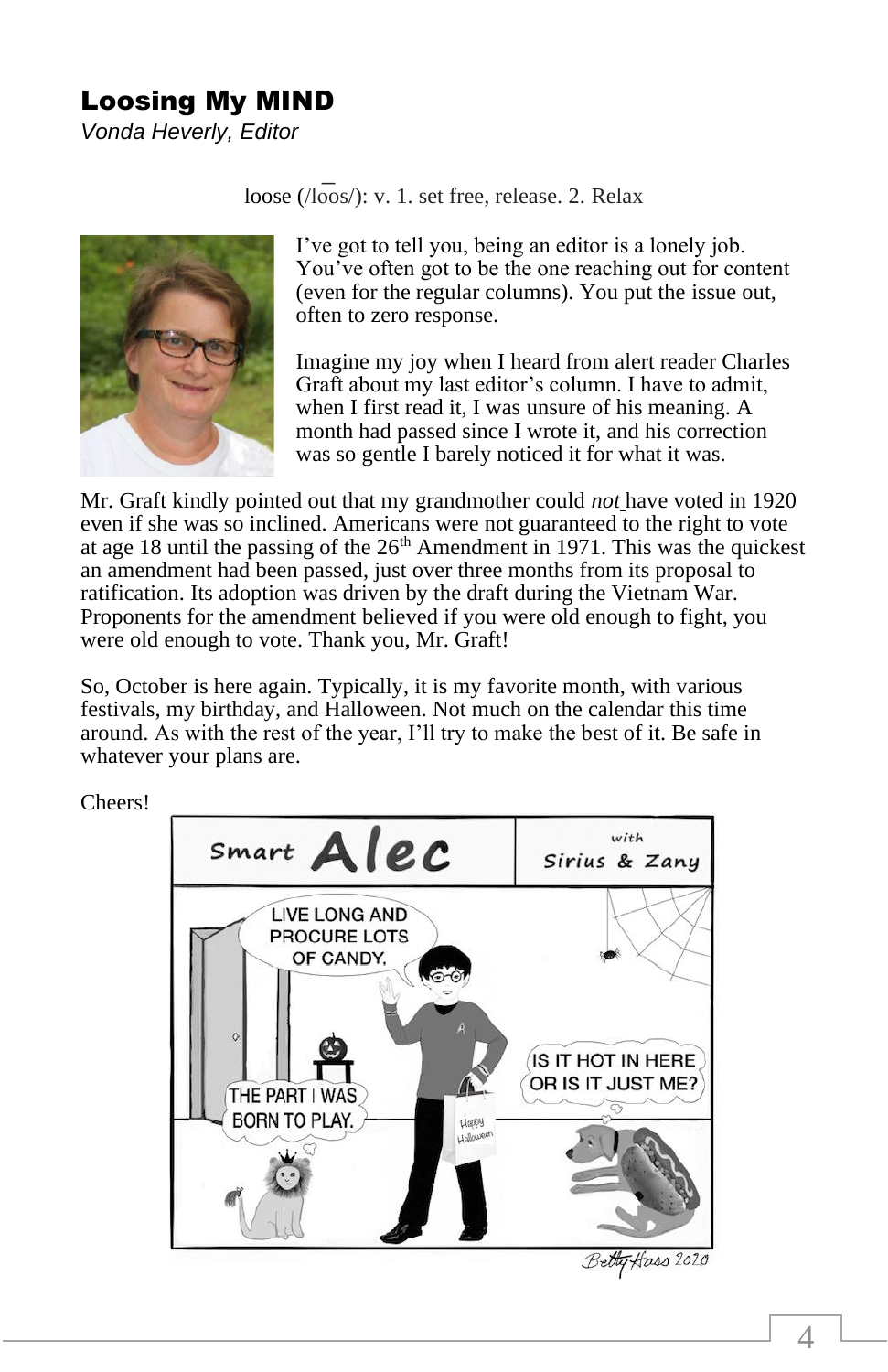# Old Dog/New Tricks

*Teresa Gregory, LocSec*

When I took office in October, 2018, Jan Pfeil Doyle and I were still basking in the afterglow of the Monumentally Mindbending Annual Gathering that we had co-chaired a few months earlier. That was two years ago but it seems like a lifetime.

I have been LocSec for a total of eight years, and this has been one of the most challenging, not only because of the events that occurred but because of the uncertainty that still exists. Our Regional Gathering in January was one of the last in the area. Since March, we have not met in person for



anything. Old habits die hard: I started bringing the refreshments to the Monthly Gathering in early 2005. Even now, each month, as it gets closer to the second Friday, I start thinking about what I need to get. I still think about pizza when I think about MINDbending. I still miss seeing everyone.

But some good has come from it. We have now connected via Zoom with members who were not able to attend in the past. We can see each other but we must bring our own snacks.

None of this would be possible without the volunteers in this organization. I want to thank every member of our outgoing ExCom for all the support, the creativity, the level-headed thinking that they brought to the virtual table to give our members the best possible experience. They were awesome. I also got a lot of help and advice from RVC4 Jon Gruebele. I can't imagine going through all of this with anyone else at the helm.

October sees a new ExCom taking office. I'd like to welcome back Ann Hake, Kurt Williams and Bob Zdanky, and welcome new members Teresa Fisher, Nan Harvey, and Matt Zwick. My sincere thanks go to outgoing members Vicki Adang, Jan Pfeil Doyle, and Pat Milligan. And a big thank you to the Nominating Committee, the Election Committee, and the wonderful people who ran but didn't get elected this time. I hope they will give it another try in the future.

We continue to conduct all meetings on Zoom. I send out an email with the Zoom links for that week every Monday. If you are not getting it and would like to, let me know. Also, I have been trying to add a little bonus item each week that might be of interest, so even if you don't think you will be attending any of our meetings that week, scroll down to the bottom and take a peek. If you are not familiar with Zoom, or you are hesitant to join and you would like some help, please contact me. I would be glad to help you get into it and maybe even do some online practice. Zoom keeps upgrading and improving, so we are all learning this together.

It's hard to believe, but I can honestly say, Happy Halloween!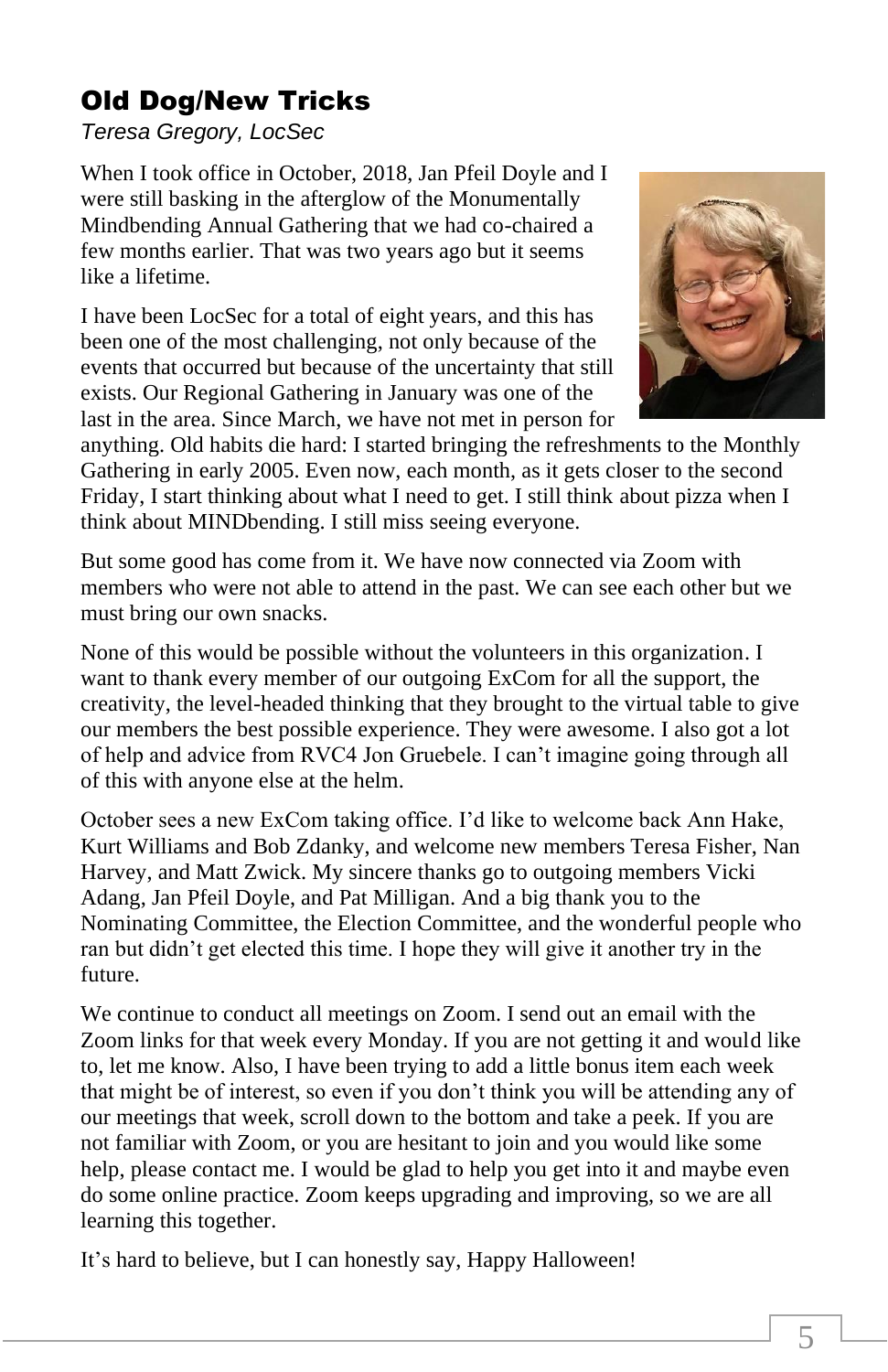# Election Results

*Karen Guse*

The votes are in and have been tallied and double-checked by the Election Committee.

#### **Our new Central Indiana Mensa Executive Committee (ExCom):**

- Teresa Gregory (LocSec)
- Teresa Fisher
- Ann Hake
- Nan Harvey
- Kurt Williams
- Bob Zdanky
- **Matt Zwick**

We express sincere gratitude to the following:

- Thanks to the ten wonderful members on the year's CIM ExCom ballot. We had a fabulous slate of candidates.
- Thanks to the Nominating Committee: Karen Guse (Chair), John Blankenship and Jon Applegate.
- Thanks to the Election Committee: Diane O'Brien (Chair), Karen Steilberger, and Karen Guse.

# Puzzle Column

*Written by Alan Stillson of Greater Los Angeles Mensa and reprinted with permission of the author [\(http://stillsonworks.com\)](http://stillsonworks.com/)*

### **Wheel of Campaign Issues**

Imagine that you're on Wheel of Fortune and the category is campaign issues in the upcoming 2020 Presidential election. Try to identify a campaign issue, based on the blanks and the exposed letters. In each puzzle, an exposed letter cannot be hidden elsewhere.

Example:  $P = E = I - E = I - I - P - E = E$ Solution:PRESIDENTIAL POWER

| 1. | $0 = 0 = 0 = 0$               |
|----|-------------------------------|
| 2. | $H$ _ _ _ _ H C _ R _         |
| 3. |                               |
| 4. | A D M                         |
| 5. | W LT DI T I TI                |
| 6. | $ S T$ $F F$ $ F F$ $D$ $D$   |
| 7. | US SSR U TO                   |
| 8. | $Y R$ X                       |
| 9. |                               |
|    | 10. S A<br>A YA               |
|    | $\alpha$ angwers on naga $16$ |

See answers on page 16.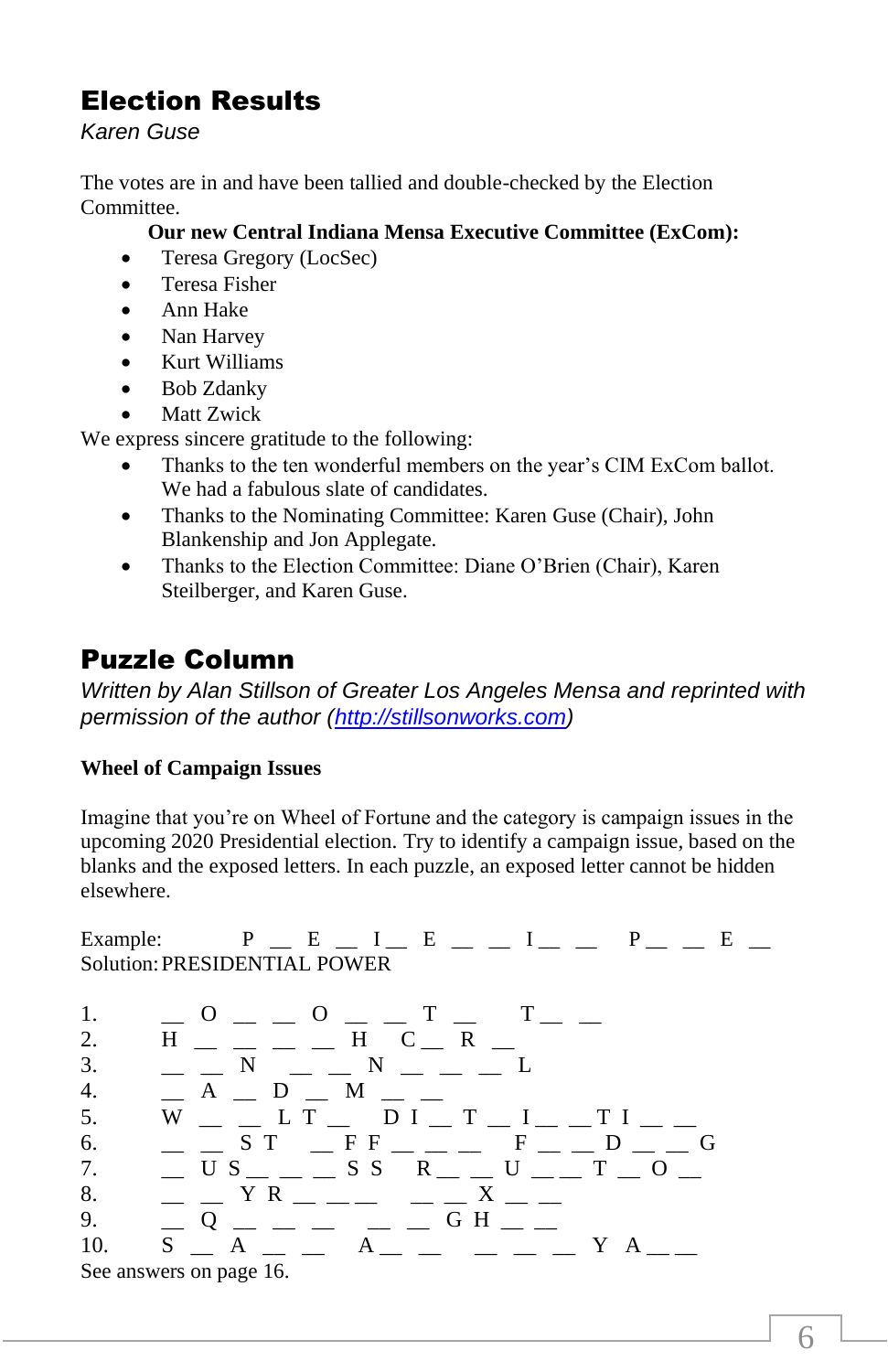## Feghoots

*Bryan Lundgren, Western Michigan Mensa*

## **The Wagyu Beef Ranch**

I was driving along the Mississippi Blues Trail last winter, reading interpretive markers and seeing where blues music was born. Along the route, I visited a ranch where pampered Wagyu/Angus cattle were raised. These animals provided tasty, tender, and well-marbled steaks for fine restaurants. The owner, Todd, was a proud member of the American Wagyu Association, which educated affiliates in ways to provide the very best beef.

Todd took particular pride in the peacefulness of his cattle. Walking through an expansive barn, I observed calm and laid-back animals that made mooing, lowing, grunting sounds. Some were slurping an ugly-looking tan slurry from a very long and narrow trough. "What is in that water?" I asked. "It looks terrible!"

Todd replied, "That is spent mash from a local brewery. It still has enough alcohol to make the cattle happy. Hear those contented moos?" Todd continued, "That's music to my ears, Bliss is Sippy Moos."

### بصمبربصمبرهم

#### **Ancient History**

Due to security issues with the scoffing public, Noah placed a strong lock on the stout barn doors leading to the animal pens in the Ark.

When he and his wife were out gathering pairs of beasts, Noah would lock the heavy oak doors. A large iron key hung from a string on his rope belt

. The time of departure was near and two of each species had been loaded. The last pair in were (alas) male unicorns. Heavy rains began falling upon the face of the earth.

Noah looked at his wife with rising panic. Running his hands around and around his rope belt, Noah wailed, "Oh, no! I can't find the key. The string broke. What can we do?"

His smart wife said, "Dear, run to the village and bring the ark-key-ologist."

### بصميربصمير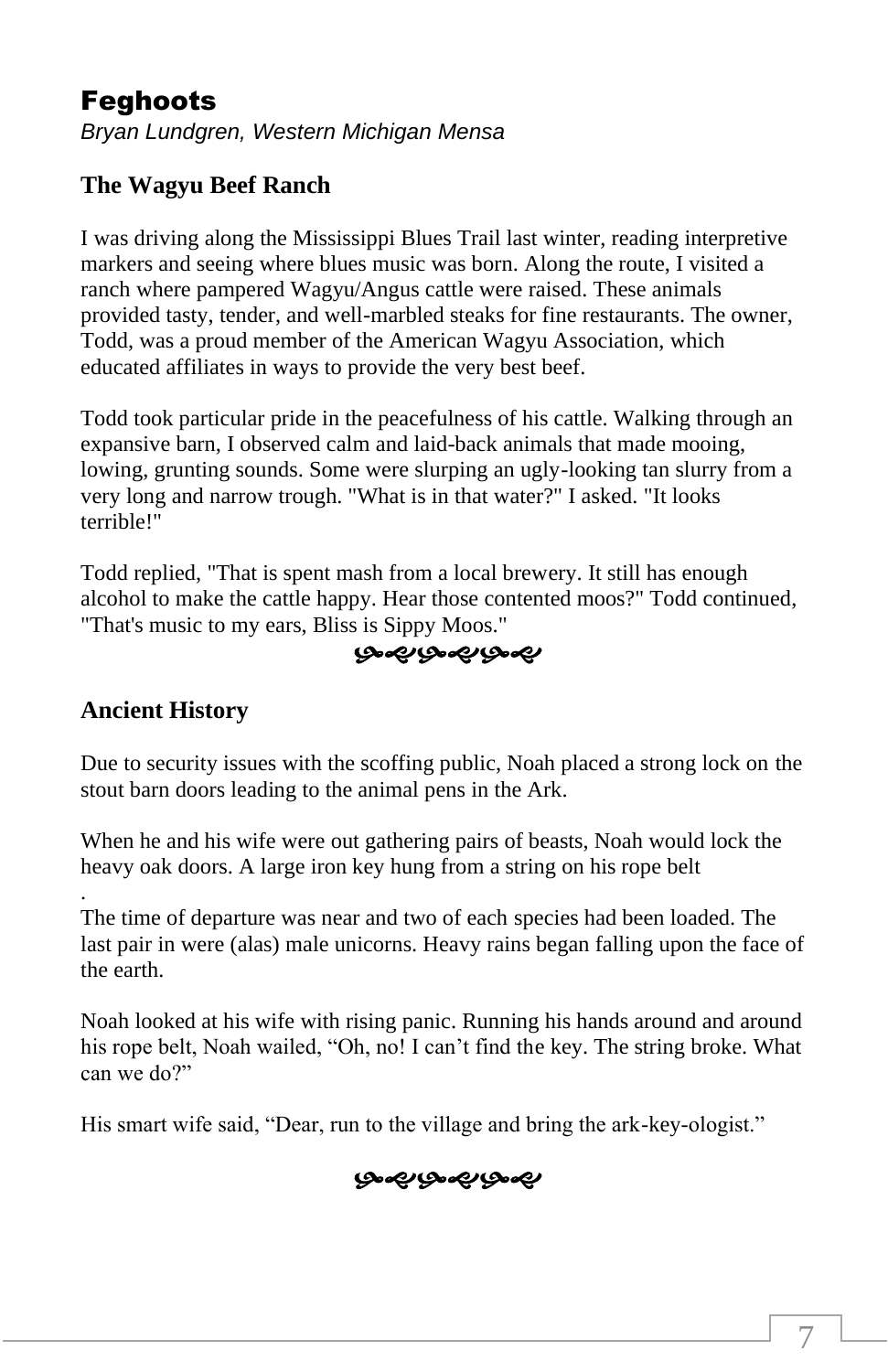## 2020-2021 Book Group Reading List

*Rich Gibson*

Book Group is currently meeting virtually via Zoom. It meets on Sunday afternoons at 2 p.m. once a month. Check the calendar for exact dates and contact information for Rich Gibson.

**Oct 18**: *How Emotions Are Made: The Secret Life of the Brain* by Lisa Feldman **Barrett** 

**Nov 15**: *Pleased to Meet Me: Genes, Germs, and the Curious Forces That Make Us Who We Are* by Bill Sullivan

**Dec 13**: *The Case Against Reality* by Donald Hoffman; Lectures available online

**Jan 17**: *Imbeciles: The Supreme Court, American Eugenics, and the Sterilization of Carrie Buck* by Adam Cohen

**Feb 21**: *When Books Went to War: The Stories That Helped Us Win World War II* by Molly Guptill Manning

**Mar 21**: *The World in a Grain* by Vince Beiser

**Apr 18**: *1177 B.C. the Year Civilization Collapsed* by Eric H. Cline **May 16**: *Mortal Republic: How Rome Fell into Tyranny* by Edward J. Watts **Jun 20** (possibly) *The Deficit Myth: Modern Monetary Theory and the Birth of the People's Economy* by Stephanie Kelton

**Jul 18**: *Deaths of Despair and the Future of Capitalism* by Angus Deaton and Anne Case





## New Members

| Dr. Len Farber | Indianapolis |  | MoveIn |
|----------------|--------------|--|--------|
|----------------|--------------|--|--------|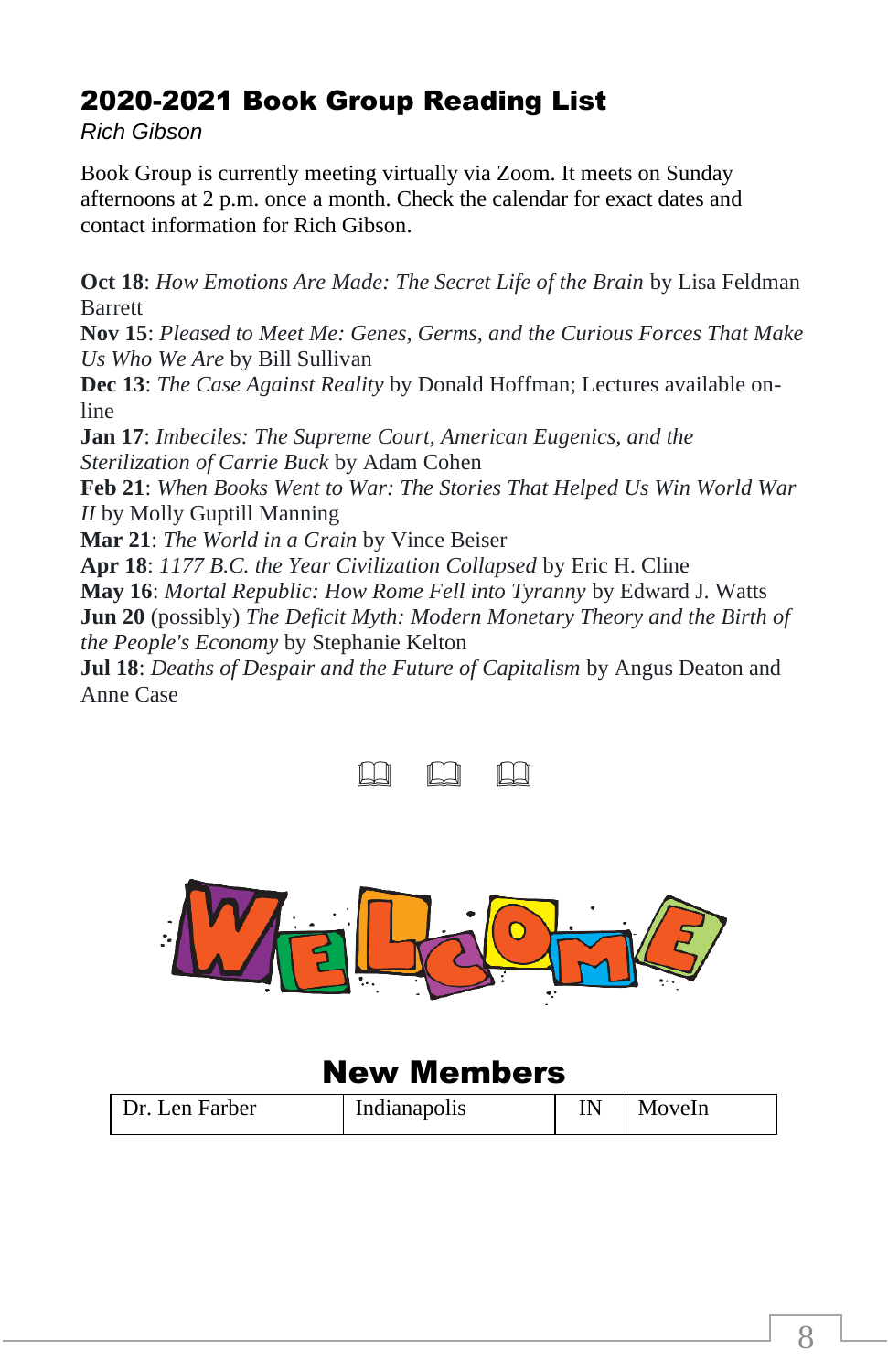# October 2020 Events

**Please note that ALL regularly scheduled events are online.** During this time of social isolation, Central Indiana Mensa wants to reach out to our members. We are hosting online virtual events and we'd love to see you. We chose to use Zoom videoconferencing software because it is very user friendly and it's free. You may connect via computer, tablet, or smart phone. Zoom meeting links will be sent weekly on Monday to all current members of CIM who have an email address on file with the national office. The subject line will contain "CIM Meeting ReMINDer." If you do not get the email, and you would like to join a meeting, contact the organizer who is listed prior to the meeting.

If you need help with Zoom, please contact Teresa at [ag18tg@yahoo.com](about:blank) . We are still learning. We appreciate your patience and support.

**VIRTUAL Ham'n Eggs** (**Ham**ilto**n** County **Egg**head**s**) **–**1 st Saturday from

**9:45 a.m.** *-* **12 noon**. Drop in any time for casual conversation and lively discussion. Contact: Alison Brown, 317-846-6798, [SIGHT@indymensa.org.](about:blank)

**VIRTUAL Indy Lunch Bunch** - 1 st and 3rd Wednesday at **11:30a.m**. Bring your own lunch! Contact: Karen Steilberger, [steilkr@sbcglobal.net.](about:blank)

**VIRTUAL Sunday Social** – Every Sunday from **7:00p.m. –8:30p.m**. Drop in any time for casual chat. Contact: Teresa, [ag18tg@yahoo.com.](about:blank)

**VIRTUAL Monthly Gathering** - 2<sup>nd</sup> Friday, **7:30 p.m.** – 10 p.m. Our usual format of announcements at 7:45p.m., a short program, then conversation. Bring your own snacks and beverages.

Watch IndyMensa.org, MeetUp, and/or the Monday "CIM Meeting ReMINDer" for program information. - Contact: Teresa[, ag18tg@yahoo.com](about:blank)

**VIRTUAL ExCom**–3<sup>rd</sup> Tuesday of the month. **7:00 p.m**. All active members are welcome to see your board in action. Contact: Teresa, [ag18tg@yahoo.com](about:blank)

### **VIRTUAL Book Group –** 3 rd Sunday at **2:00p.m.**

**10/18** *- How Emotions Are Made: The Secret Life of the Brain* by Lisa Feldman Barrett 290 pages March 2017. Our books tend to be non-fiction and do not exceed about 300 pages in length. Contact Rich: [hoot.gibson.tds@gmail.com](about:blank) or 770-548-5217 for more details or to RSVP

Please send Calendar Items to [MIND.editor@yahoo.com](about:blank)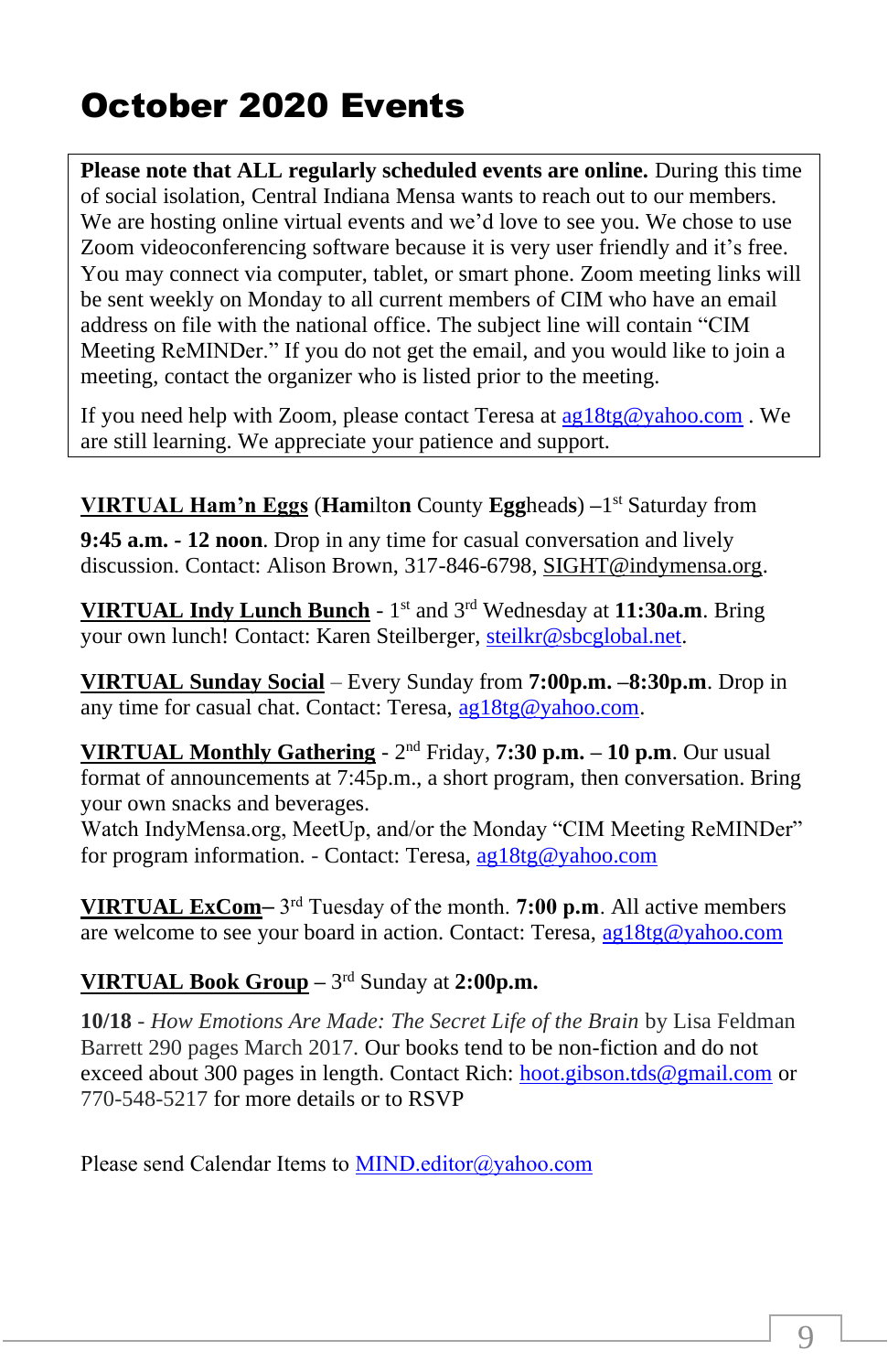# October 2020

| <b>Sunday</b>                      | <b>Monday</b> | <b>Tuesday</b>     | Wednesday                             |
|------------------------------------|---------------|--------------------|---------------------------------------|
|                                    |               |                    |                                       |
| 4<br>Sunday Social                 | 5             | 6                  | $\overline{7}$<br>Indy Lunch<br>Bunch |
| 11<br>Sunday Social                | 12            | 13                 | 14                                    |
| 18<br>Book Group;<br>Sunday Social | 19            | 20<br><b>ExCom</b> | 21<br>Indy Lunch<br>Bunch             |
| 25<br>Sunday Social                | 26            | 27                 | 28<br>Hump Day                        |
|                                    |               |                    |                                       |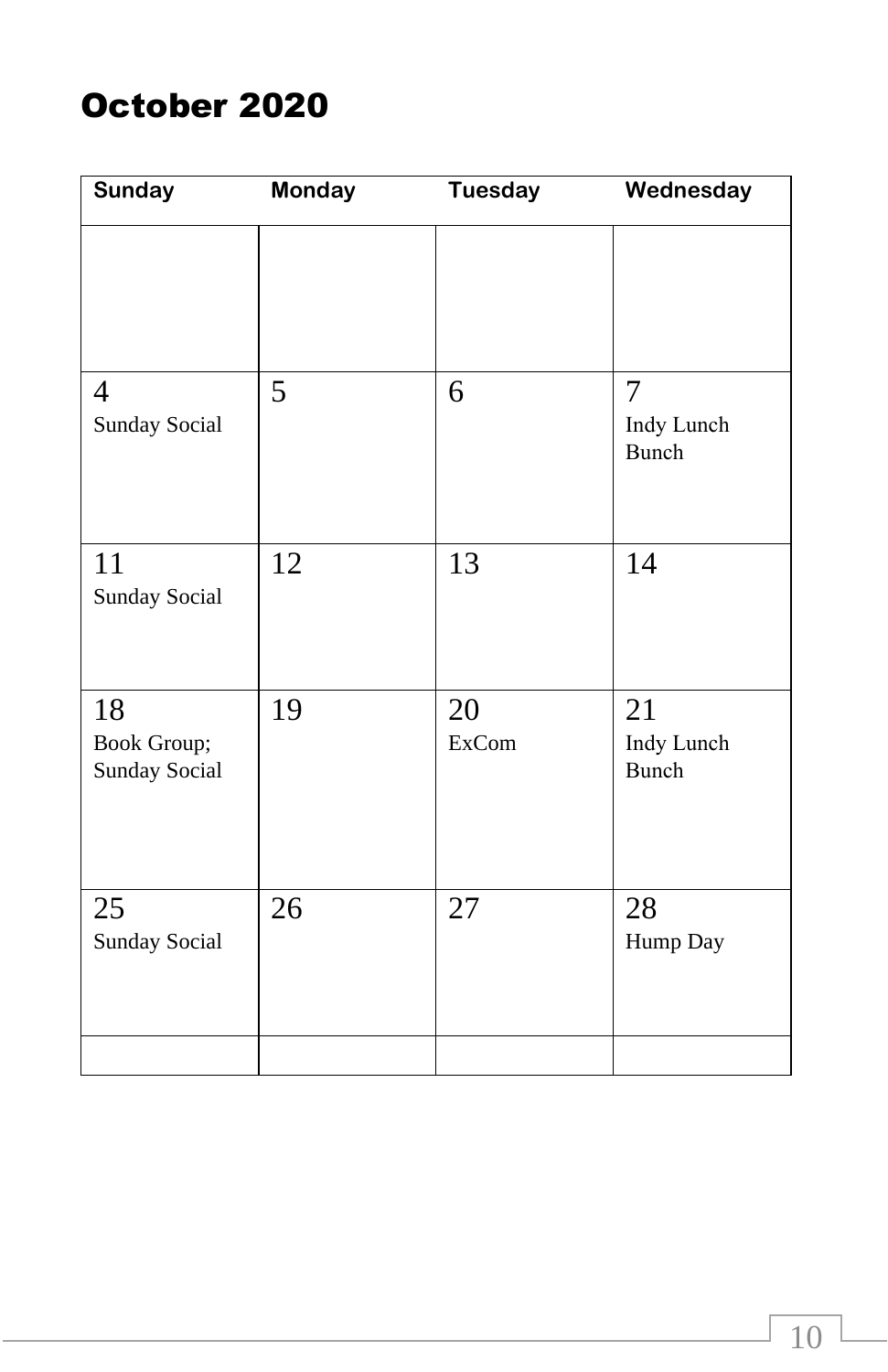| Thursday     | Friday                    | Saturday        |
|--------------|---------------------------|-----------------|
| $\mathbf{1}$ | $\overline{2}$            | 3<br>Ham'n Eggs |
| 8            | 9<br>Monthly<br>Gathering | 10              |
| 15           | 16                        | 17              |
| 22           | 23                        | 24              |
| 29           | 30                        | 31              |
|              |                           |                 |

If you lose your *MIND* (oh, my!) or want additional information, check [www.indymensa.org](about:blank) or join our Meetup group, [http://www.meetup.com/central](about:blank)[indiana-mensa.](about:blank) Meetup is free to join and you'll get reminders of upcoming events. It's a great way to stay in the loop.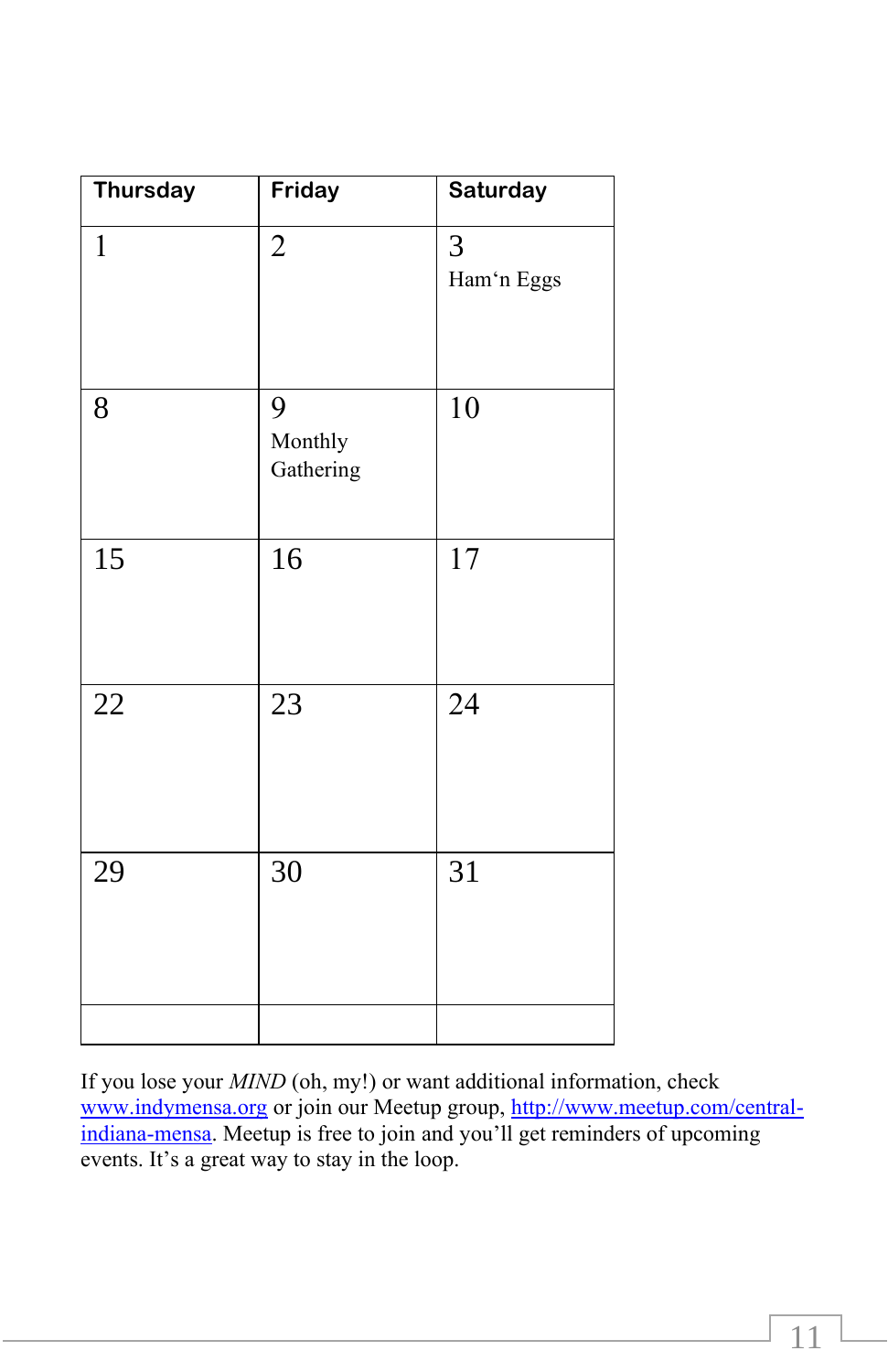## Jon's Journal – News for Region 4

## **The Credly Kerfuffle**

*Jon Gruebele, RVC4*

You probably received several e-mails from Credly/Acclaim in August that looked like spam. Like many of you, I didn't click on the links – until I learned what it was about. Afterwards, I did claim my ["badge"](about:blank). While badges are apparently a thing these days, they were new to me. Microsoft for example uses them to verify someone has passed a certification exam. People share their badges on social media and professional platforms such as LinkedIn.



For Mensa purposes, this badge is your digital membership card. Some members couldn't care less; for

others, a digital badge may be more valuable than a physical membership card. Also, if people share their badge on social media, this helps promote our organization.

If you deleted the e-mails and now want to claim your badge, simply go to [https://www.youracclaim.com/,](about:blank) click on "Create account", and follow the instructions using the e-mail address you use with Mensa.

For many, this offer arrived as a surprise. It had been communicated in advance via our Mensa Wired and Mensa Leader e-mail blasts, but not everyone gets those and fewer still read them thoroughly. We also posted a **FAQ** document online. [As an aside, you can subscribe to Wired and Leader by going to [https://us.mensa.org](about:blank) and navigating to My Mensa, My Membership Profile, and My Communication Preferences.]

Some people asked why they received this offer despite having opted out of external promotions. The National Office considered this a benefit, not a promotion. This isn't GEICO trying to sell you discounted car insurance. Credly/Acclaim isn't asking you to pay for anything. They don't sell your information. This company acts as a data processor and only carries out the tasks we assign to them. Using outside companies to provide member services isn't unusual. Another example is the company that handles on-line voting for our elections.

How much did this initiative cost? Our agreement allows all existing members to get badges at no cost to us. If a new member is offered a badge and claims it, we'll pay a nominal fee for the service. The total cost will depend largely on how many new members we get and how many of those will claim a badge. Overall, I expect the financial impact to amount to about as much as a rounding error on our overall budget.

This was a National Office initiative not voted on by the Board of Directors (AMC). I'm personally in "wait and see" mode as to how effective this initiative will be. I've requested the National Office review the process and communications they used with this initiative to see if "lessons learned" could improve future results. Meanwhile, my own badge is proudly displayed on the

[website](about:blank) I use for Mensa purposes.

Feedback? Please contact me at  $rvc4@us.mensa.org$  or via phone/text at +1 309 693 1359. Region 4's Facebook group is:

[https://www.facebook.com/groups/695847670490858.](about:blank)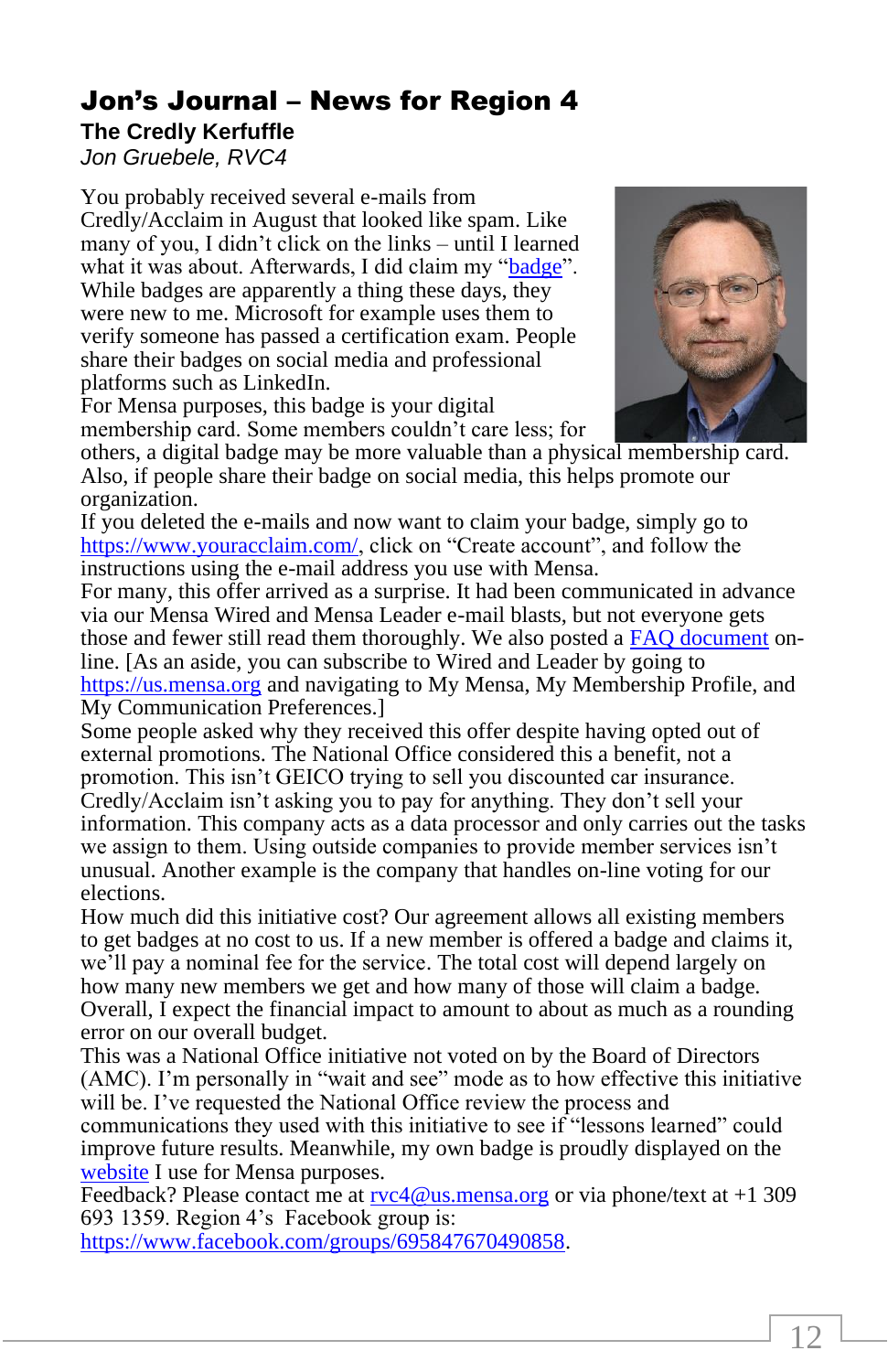## Books On The Runway

*Margy Lancet Fletcher*

**Author:** Andrew L. Seidel **Title:** *The Founding Myth: Why Christian Nationalism is Un-American* **Publisher:** Sterling Publishing Co., Inc. **Year:** 2019



**Book Description:** For as long as most United States citizens can remember, the Judeo-Christian biblical ideology has permeated our cultural fabric with such slogans as "God bless America," "In God we trust," and "one nation under God," etched into our artifacts and minds. Consequently, American conservatives have conflated Christianity with the ideals of individual liberty on which our Founding Fathers expounded in the Declaration of Independence, and which formed the basis of the new government outlined in the U. S. Constitution. However, according to author and Constitutional attorney Andrew L. Seidel, the notion that Christianity and democracy are inextricably linked is a monumental - and dangerous - misconception. In *The Founding Myth*, Seidel refutes the various talking points

utilized by the Christian nationalists and other ultra-conservative evangelical groups to "prove" that America is a Christian nation. He presents his case for a secular democracy through a comprehensive comparison of the Bible with the Founding documents on key issues, such as: unquestioning obedience of authority versus self-determination, tribalism versus universal respect, faith versus reason, and tyrannical vengeance versus due process. His critical examination of the Ten Commandments (effectively summarized in the excerpt cited below) is especially noteworthy, as it exposes these so-called universal rules as threatening, punitive toward innocent people, intolerant of free speech, misogynous, pro-slavery, and - in the context of the entire book - selectively enforceable (e.g., if a family member disobeys a "higher authority", she can be murdered with impunity). The author also debunks widely-held myths about the religious affiliations of the Founders, the incentives that drove the resettlement of the various Christian sects, the references to a higher power in the Founding documents, and the origin and significance of "in God we trust" and other standard American mottos. Seidel concludes with the assertion that the only wall that should concern us is the Constitutionally-guaranteed barrier between state and church, which must remain intact.

#### **Has this book changed the way you think, your attitude toward life, or even your life itself? If so, how?**

Perusing this riveting expose of the morally questionable aspects of American *Continued on next page*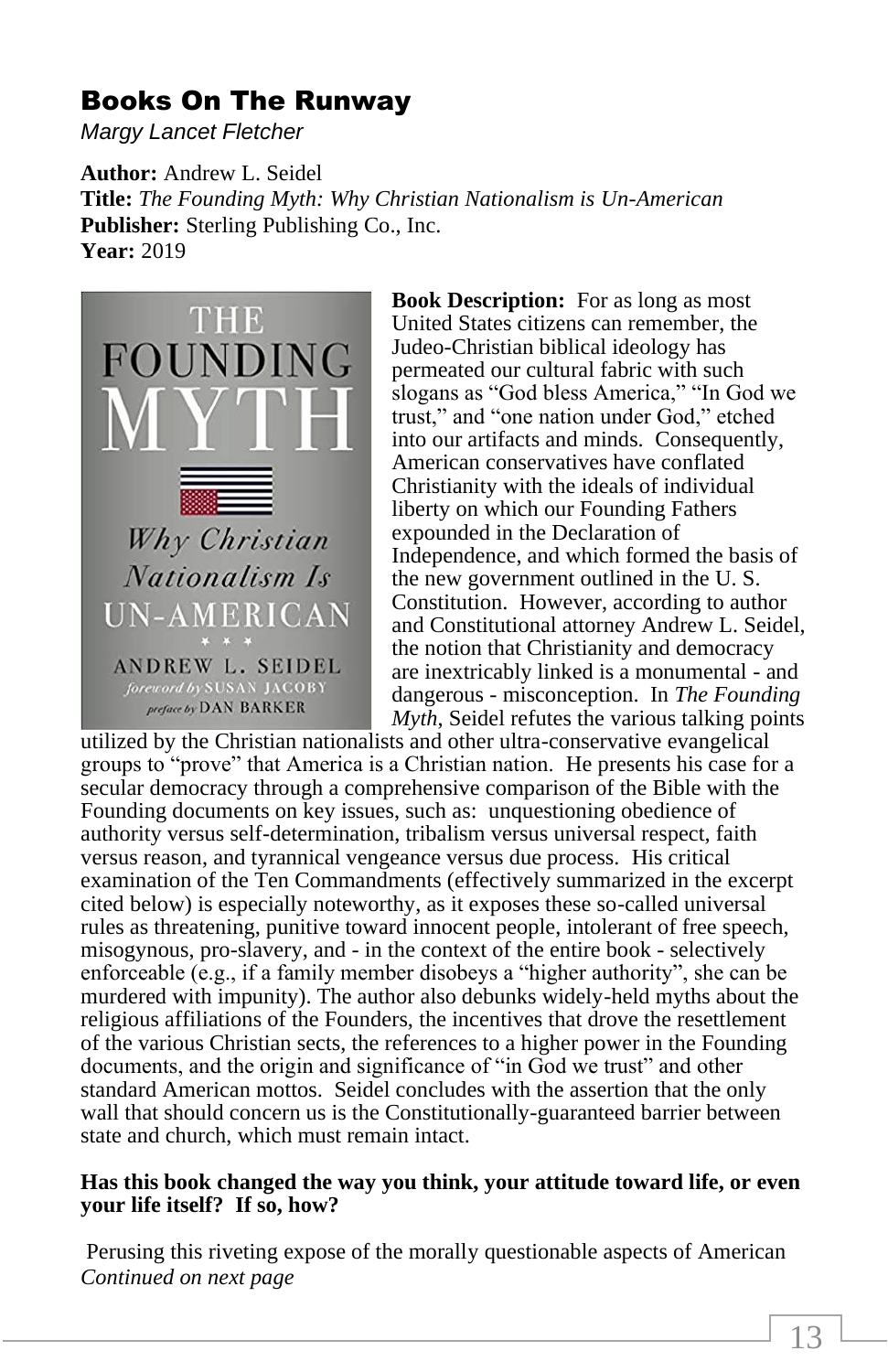#### *Continued from previous page*

Christianity made me painfully aware of my lack of familiarity with the Bible, especially in light of my Disciples of Christ membership as opposed to the author's atheism. For me, this book was simultaneously disturbing, enlightening, and - actually, reassuring, through the knowledge that the rights of myself and my fellow church goers to focus on our humanitarian mission - in essence, to turn biblical lemons into lemonade - is protected by the Constitution, as long as we do not try to invade the political landscape. I plan to take very seriously the author's exhortation to protect this right against theocratic "experiments on our liberties," to quote James Madison.

**Who should definitely read this book? Why?** Dyed-in-the-wool Christians may be scandalized by this revelation of the religion's moral shortcomings, but I like to think that most Mensans are critical thinkers rather than subscribers to ideas based on faith alone and would welcome an alternative viewpoint. All readers should appreciate the author's clarity of style and prodigious research, evidenced by the appended 30+ pages of notes.

**How long might it take to read this book?** Seidel writes with the energetic zeal of a fire-and-brimstone revival preacher, and the reader will be similarly mesmerized. Thus, the temporal investment should not exceed the length of the Biblical creation -- five to seven days.

#### **Provide a short characteristic section, an awesome sentence, or an inspiring quote:**

RELIGION IS NOT MORALITY. Of course, religion will reflect the morality of the time and place of its origin. Such morality is often archaic, as the Ten Commandments illustrate. The Ten Commandments and the rest of the mosaic laws are not a moral code - they are a religious code. They enforce religious conformity, not morality. The most important question for determining whether a commandment has been broken is: do you believe in the right god? If so, you can get away with murder, so long as the victim believes in the wrong god. These commandments are so fundamentally at odds with our laws, with our morality, with our principles that one is almost forced to choose: are you a Christian or American? Your answer to that question, which, if incorrect, the biblical god punishes with death, is protected under our Constitution. The separation of state and church and our First Amendment protect our right to be an American Christian. Christians can choose to personally follow the Ten Commandments' totalitarian tendencies because their rights are protected by the Constitution. The Constitution puts checks and limits on what would otherwise be unbridled, tyrannical power, while the Ten Commandments demand worship and obedience to just such a power. The Constitution protects us by limiting power and defining our rights. God's commandments limit our rights and impose power on us. The Ten Commandments punish crimes against an allpowerful god. The Constitution proclaims that our rights cannot be infringed, no matter how powerful the ruler.

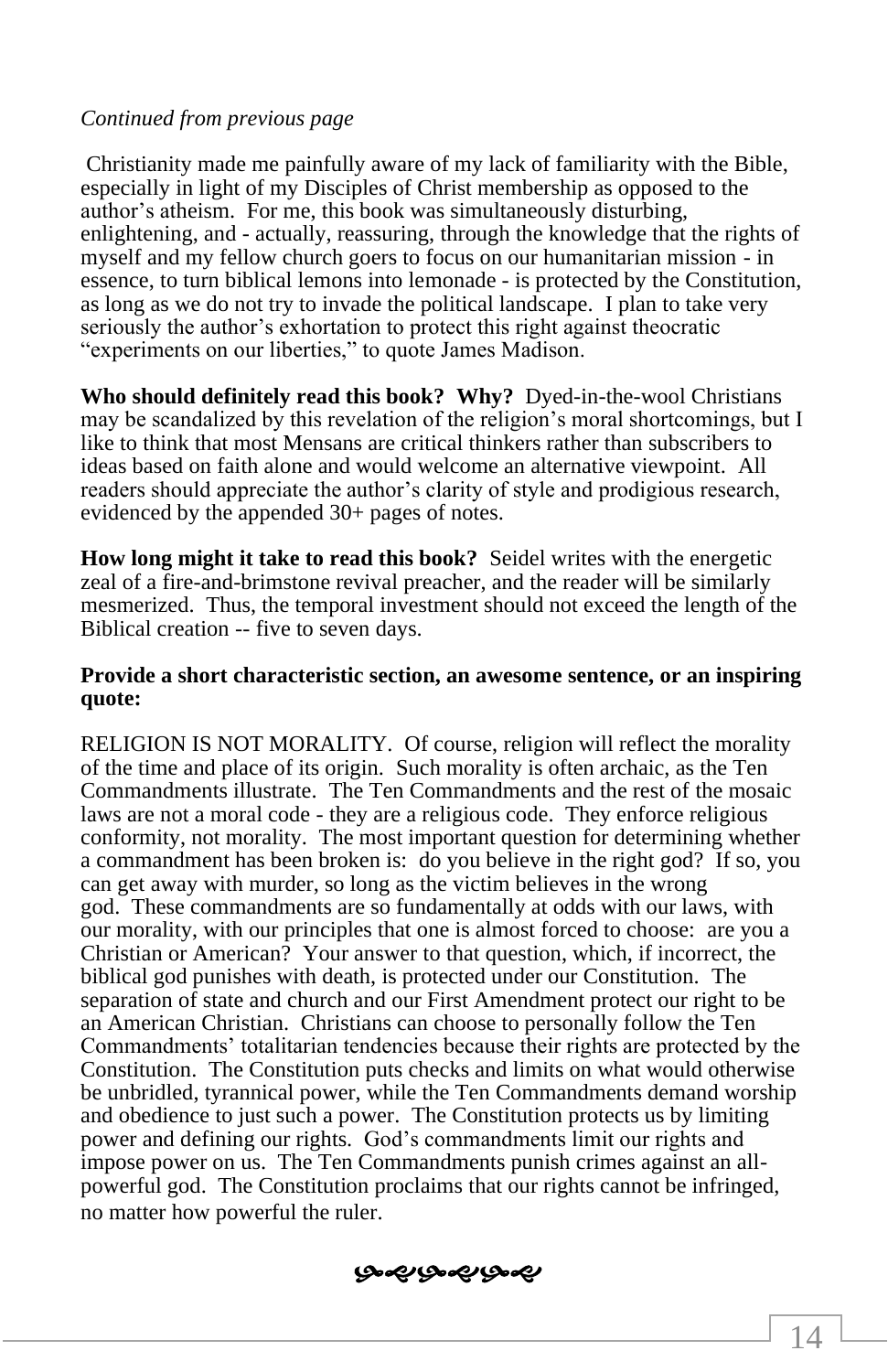## Central Indiana Mensa ExCom 8/18/2020

*Ann Hake, CIM Secretary*

The regular monthly meeting of the Central Indiana Mensa ExCom was held virtually via Zoom on Tuesday, August 18, 2020. LocSec Teresa Gregory called the meeting to order at 7:07 pm. Members present: Vicki Adang, Jan Pfeil Doyle, Teresa Gregory, Ann Hake, Pat Milligan, Kurt Williams, and Bob Zdanky. Guest: Jon Applegate (Regional Ombudsman).

The committee reviewed the minutes of the July 2020 ExCom meeting. Kurt Williams moved that the minutes be accepted as amended. Vicki Adang seconded the motion, and the motion was carried.

The committee reviewed the Treasurer's report for July 2020. Ann Hake moved that the report be accepted as amended. Vicki Adang seconded the motion, and the motion was carried.

A membership report was compiled by Teresa Gregory based upon the information available as of 7/31/2020 from American Mensa: 466 members, 1 new, 1 movein, 4 rejoins, and 8 prospects. No candidates were tested due to the COVID-19 restrictions.

#### **Old Business**

Regional Gathering (RG) – tentative planning is still in progress for the 2021 RG, with the recognition that this may not be able to take place due to the pandemic.

Outdoor Gathering (OG) – is still planned for the weekend of May 14-16, 2021. Reservations have been secured at Versailles State Park and a deposit has been made. This deposit is 50% refundable if we cancel more than 90 days before the event, and 25% refundable if we cancel 90 days or fewer before the event.

#### **New Business**

LocSec Teresa Gregory noted that she has seen several emails and Mensa Connect posts from members expressing concerns about the new Mensa Acclaim badges that were recently introduced by AML. These are optional / voluntary badges that can be used on social media platforms such as LinkedIn, and are a product of the credentialing provider Credly.

Laurel Richardson has agreed to serve again as the chair for the CIM scholarship committee for the forthcoming year.

#### *Continued on next page*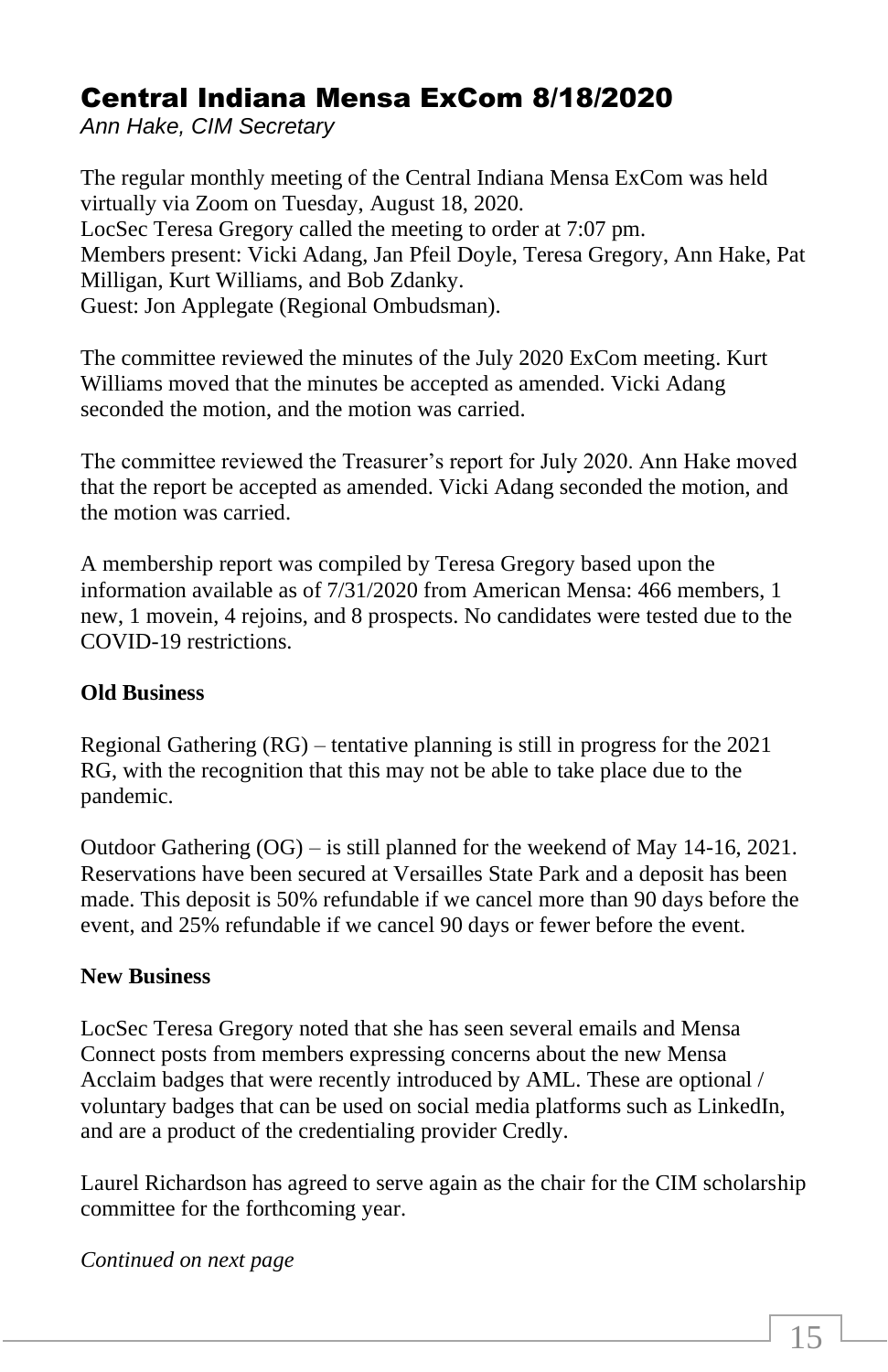#### *Continued from previous page*

In order to assure that the John Matthews CIM scholarship fund balance is greater than \$500, Ann Hake moved that \$200 be added to the fund. Jan Pfeil Doyle seconded the motion, and the motion was carried.

The deadline for registration for Culture Quest, which has now been rescheduled for October 18, is August 31. However, unless virtual participation will be permitted, CIM will not field a team for 2020 in order to continue with the current virtual meeting policy.

There being no other business, Ann Hake moved that the meeting be adjourned. Vicki Adang seconded the motion. The motion was carried, and the meeting was adjourned at 8:10 pm.

#### بصوبصوبصو

*"Fight for the things that you care about but do it in a way that will lead others to join you."* –the amazing and incomparable Ruth Bader Ginsburg (1933-2020)

#### بصميرهمين

Answers to Puzzle Column on page 6:

Solutions to October puzzles: 1.  $\Box$  O  $\Box$  O  $\Box$   $\Box$  T  $\Box$  T  $\Box$  = CORPORATE **TAX** 2.  $H$   $=$   $=$   $=$   $H$   $C$   $=$   $R$   $=$   $=$  HEALTH CARE 3.  $\Box$  N  $\Box$  N  $\Box$  N  $\Box$   $\Box$  L = GUN CONTROL 4.  $\Box$  A  $\Box$  D  $\Box$  M  $\Box$  = PANDEMIC 5.  $W = L T = DI T T = I = T I = T I$ WEALTH DISTRIBUTION 6.  $\Box$  S T  $\Box$  F F  $\Box$   $\Box$  F  $\Box$  D  $\Box$  G = POST OFFICE FUNDING 7.  $\Box$  U S \_ \_ \_ S S R \_ \_ U \_ \_ T \_ O \_ = BUSINESS REGULATION 8.  $\angle Y \times \angle Y = \angle Y \times \angle Y = \angle Y$ 9. \_\_ Q \_\_ \_\_ \_\_ \_\_ \_\_ G H \_\_ \_\_ = EQUAL RIGHTS 10. S \_\_ A \_\_ \_\_ A \_\_ \_\_ \_\_ \_\_ \_\_ Y A \_\_ \_\_ = STATE AND CITY AID

بهموبصميرهم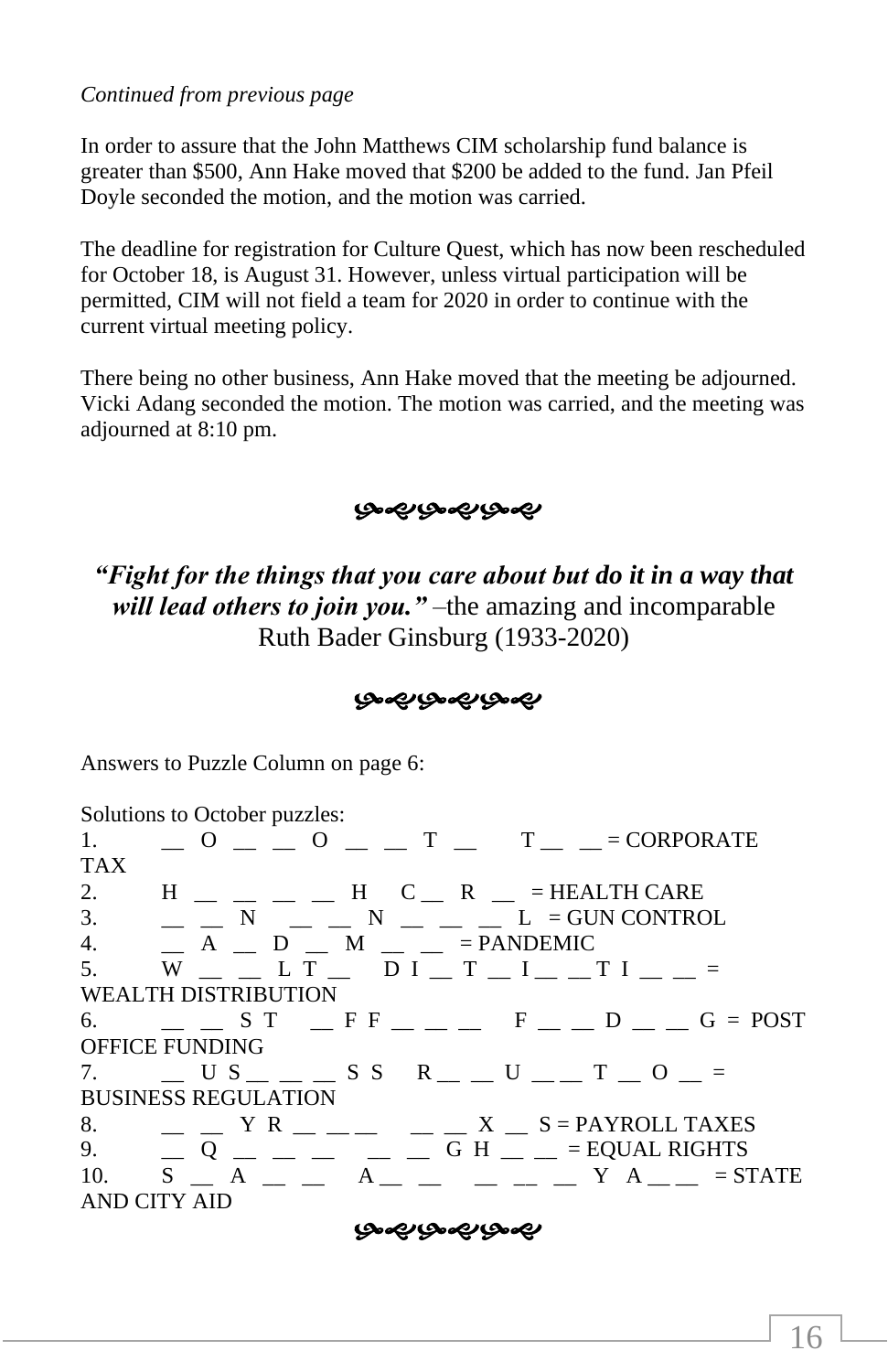## Treasurer's Report

*Kurt Williams, CIM Treasurer*

Following is the financial statement through August 31, 2020:

| <b>Assets</b>        |             |
|----------------------|-------------|
|                      | 08/31/20    |
| Regular Checking     | \$7,799.31  |
| Scholarship Checking | \$          |
| Events Checking      | \$6,415.04  |
| MG Cash              | \$25.00     |
| <b>USPS</b> Stamps   | \$480.10    |
|                      |             |
| <b>TOTAL</b>         | \$14,719.45 |

## **Revenue & Expenses**

| <b>REVENUE</b>            | August 2020 |
|---------------------------|-------------|
| <b>National Support</b>   | \$394.40    |
| <b>Testing Support</b>    |             |
| New Member/ Lapsed Member | \$5.00      |
| <b>RG</b> Income          |             |
| MG Income                 |             |
| <b>Total Revenue</b>      | \$399.40    |

#### *EXPENSES*

| <b>RG</b> Hospitality                   |            |
|-----------------------------------------|------------|
| <b>MIND</b> Printing                    | \$583.38   |
| <b>MIND</b> Hospitality                 |            |
| Mensa Foundation (scholarship donation) | \$175.00   |
| <b>Total Expenses</b>                   | \$758.38   |
| Net revenue for the period (loss)       | \$(358.98) |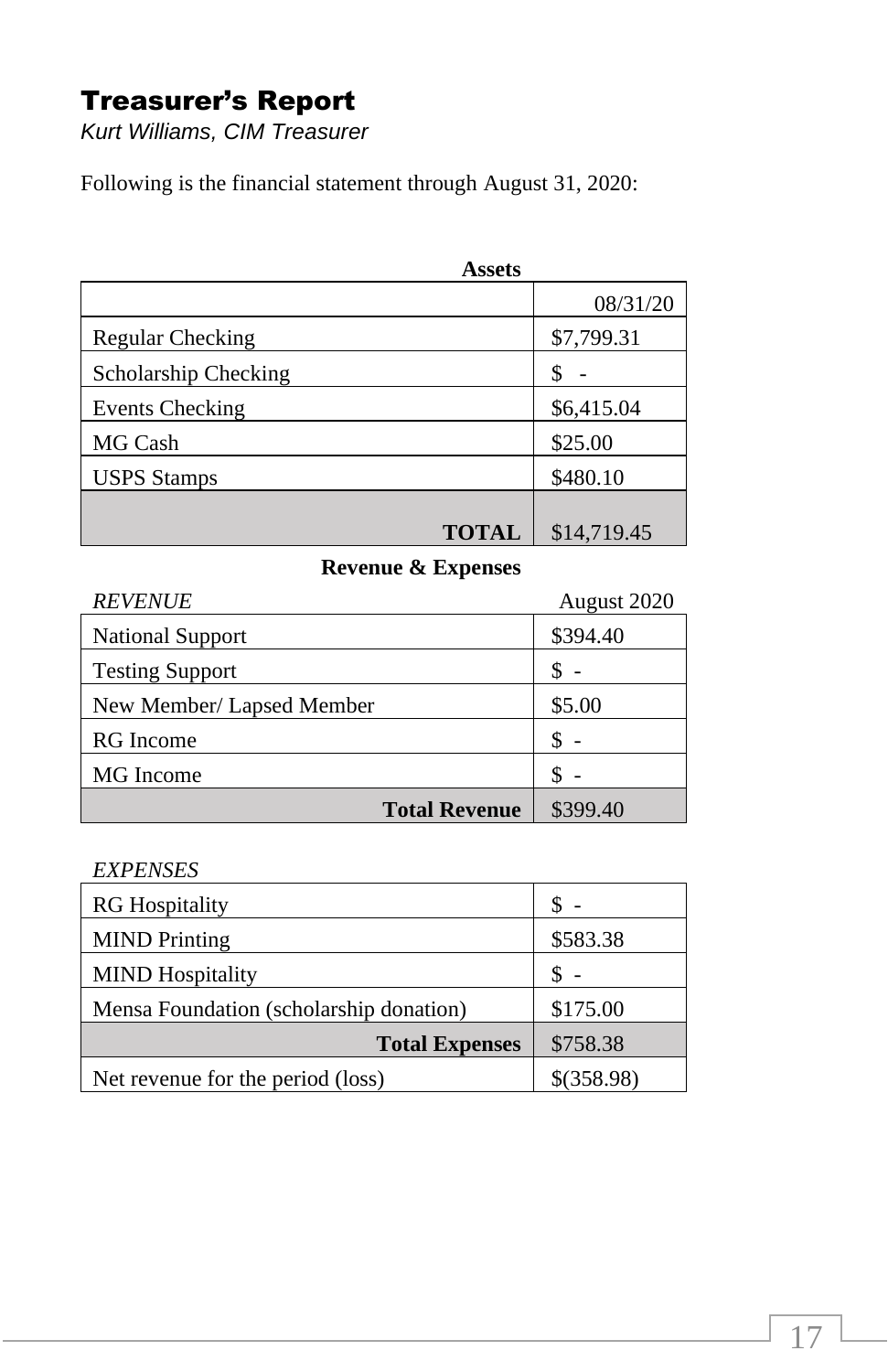## Mensa Monthly Gathering Location All Souls Unitarian Church, The Beattie Room, 5805 E. 56th St., Indianapolis

- From I-465 on the east side of Indianapolis, take the  $56<sup>th</sup>$  St exit west (exit 40).
- Turn left on Channing Rd (1.2 miles from the I-465 exit).
- The church parking lot is on your left.
- Look for signs within the building.